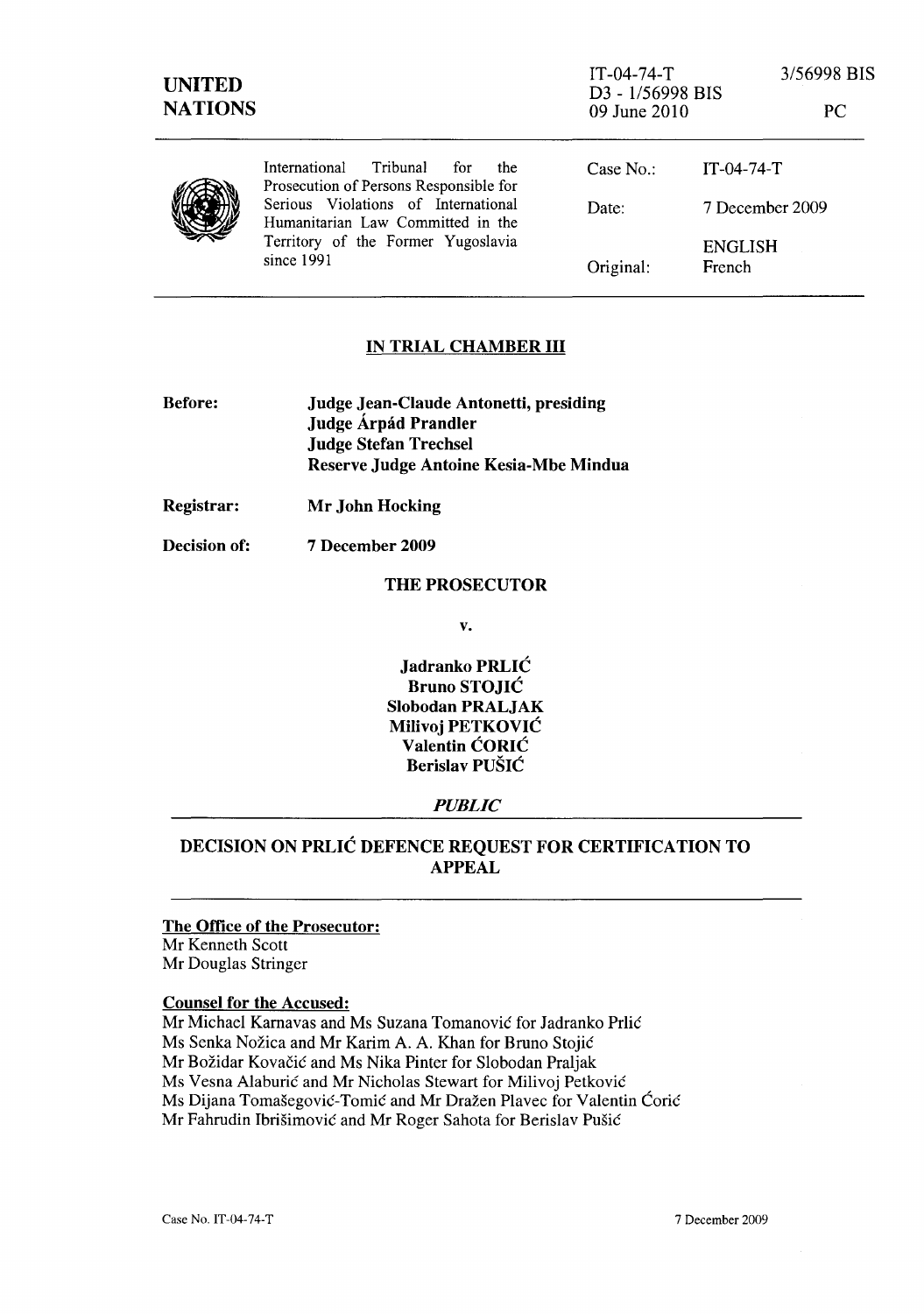**TRIAL CHAMBER III** ("Chamber") of the International Tribunal for the Prosecution of Persons Responsible for Serious Violations of International Humanitarian Law Committed in the Territory of the Former Yugoslavia since 1991 ("Tribunal"),

**SEIZED** of "Jadranko Prlic's Request for Certification to Appeal under Rule 73 (B) against the *Decision relative a la demande de la Defense Prlic de reexaminer la decision de rejecter les pieces pour lesqueUes l'identite des sources a ere tardivement dévoilée"*, filed publicly by Counsel for the Accused Prlic on 26 November 2009 ("Request"),

**NOTING** the "Decision on Prlic Defence Motion for Reconsideration of the Decision to Reject Exhibits for which the Identity of Sources was Revealed Late", rendered publicly by the Chamber on 24 November 2009 ("Decision of 24 November 2009"),

**CONSIDERING** that the Chamber deems that it is in the interest of justice to determine the matter as soon as possible and that consequently it does not find it necessary to wait for the responses of the other parties to the Request before rendering a decision,

**CONSIDERING** that the Chamber notes that the Decision of 24 November 2009 was the fifth decision<sup>1</sup> dealing with the specific issue of the identity of the sources of certain documents sought for admission by the Prlic Defence,

**CONSIDERING** that the Chamber does not even wish to mention the number of decisions that it has also had to render on the issue of Mr Karnavas's attitude who, at first, refused to disclose the identity of certain sources and, finally, accepted to reveal some of them in part,

**CONSIDERING** that the Chamber notes that the Prlic Defence has kept the Chamber occupied with this question of the identity of the sources of certain documents for one

<sup>&</sup>lt;sup>1</sup> "Decision on Prlic Defence Motion for the Admission of Documentary Evidence", public, 19 December 2008; "Decision on Prlic Defence Motion for Admission of Documentary Evidence", public, 6 March 2009; "Oral Decision Asking for Explanations from the Prlic Defence Regarding the Motion for a Reconsideration of the Decision on Admission of Documentary Evidence", Hearing of 8 June 2009, Transcript in French pp. 41289-41290; "Decision on Prlic Defence Motion for Reconsideration of the Decision on Admission of Documentary Evidence", public, 29 June 2009.